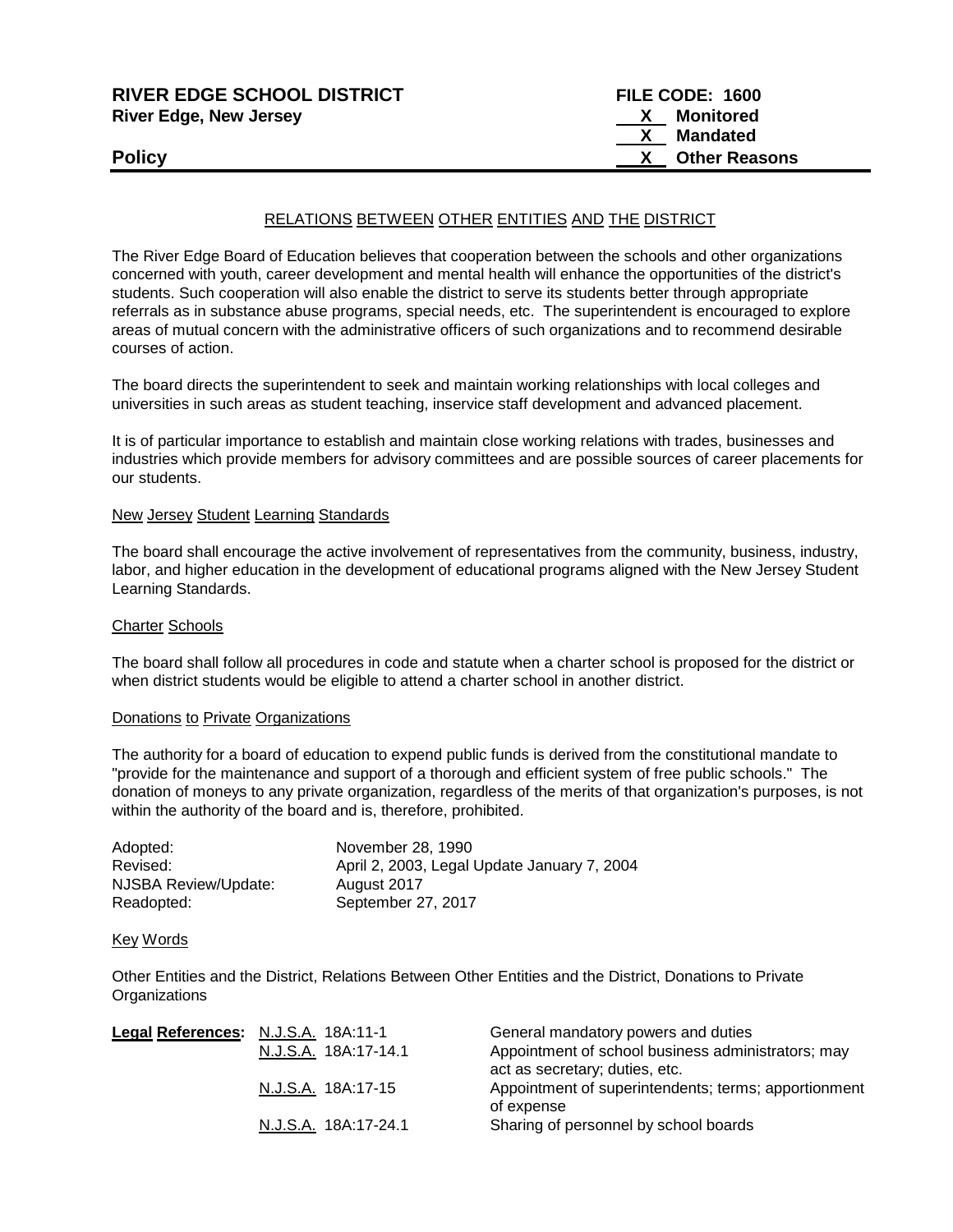# RELATIONS BETWEEN OTHER ENTITIES AND THE DISTRICT (continued)

| N.J.S.A. 18A:20-9             | Conveyance of unneeded real estate for nominal<br>consideration; qualified recipients; reversion |
|-------------------------------|--------------------------------------------------------------------------------------------------|
| N.J.S.A. 18A:20-34            | Use of schoolhouse and grounds for various purposes                                              |
| N.J.S.A. 18A:36A-1 et seq.    | Charter schools                                                                                  |
|                               |                                                                                                  |
| N.J.S.A. 18A:54-20            | Powers of board (county vocational schools)                                                      |
| N.J.S.A. 18A:58-37.1 et seq.  | Textbook aid to public and nonpublic schools                                                     |
| N.J.S.A. 18A:61C-1            | Program promoting cooperation between high schools                                               |
|                               | and institutions of higher education; establishment;                                             |
|                               | objective; increased availability of college-level                                               |
|                               | instruction; scope                                                                               |
| N.J.S.A. 18A:61C-4            | Program providing college credit courses for high                                                |
|                               | school students on high school campuses;                                                         |
|                               | establishment                                                                                    |
| N.J.S.A. 40A:65-1 et seq.     | Uniform Shared Services and Consolidation Act                                                    |
| N.J.S.A. 52:14-15.9cl et seq. | <b>Public Employees Charitable Fund-Raising Act</b>                                              |
| N.J.A.C. 6A:8-3.1(a)2         | Curriculum and instruction                                                                       |
| N.J.A.C. 6A:8-3.3(a)          | Enrollment in college courses                                                                    |
| N.J.A.C. 6A:11-1.1 et seq.    | <b>Charter Schools</b>                                                                           |
| N.J.A.C. 6A:14-7.1 et seq.    | <b>Receiving Schools</b>                                                                         |
| N.J.A.C. 6A:16-1.1et seq.     | <b>Student Development Programs</b>                                                              |
| See particularly:             |                                                                                                  |
| N.J.A.C. 6A:16-4.1(a)(b),     |                                                                                                  |
| $-4.2(a)$                     |                                                                                                  |
| N.J.A.C. 6A:23A-20.1 et seq.  | Ownership and storage of textbooks                                                               |
| N.J.A.C. 6A:30-1.1 et seq.    | Evaluation of the performance of school districts                                                |
|                               |                                                                                                  |
|                               | Zelman, Superintendent of Public Instruction of Ohio, et al. V. Simmons-Harris et al, 536        |
| $U.S.$ (2002)                 |                                                                                                  |

New Jersey Constitution, Article VIII, Section III, pars. 2 and 3, Section IV, par. 1

# **Possible**

| Cross Ref <u>erences</u> : | 1320      | Participation in out-of-school community activities                       |
|----------------------------|-----------|---------------------------------------------------------------------------|
|                            | *1322     | Contests for students                                                     |
|                            | *1330     | Use of school facilities                                                  |
|                            | *1410     | Local units                                                               |
|                            | 1420      | County and intermediate units                                             |
|                            | 1500      | Relations between area, county, state, regional and national associations |
|                            |           | and the district                                                          |
|                            | *2131     | Superintendent                                                            |
|                            | *3280     | Gifts, grants and bequests                                                |
|                            | *4122     | Student teachers/interns                                                  |
|                            | *5131.6   | Drugs, alcohol, tobacco (substance abuse)                                 |
|                            | 5141.6    | Crisis intervention                                                       |
|                            | *5200     | Nonpublic school students                                                 |
|                            | *6010     | Goals and objectives                                                      |
|                            | *6122     | Articulation                                                              |
|                            | 6141.5    | Advanced placement                                                        |
|                            | $*6142.4$ | Physical education and health                                             |
|                            | *6146     | Graduation requirements                                                   |
|                            | $*6162.4$ | Community resources                                                       |
|                            | *6171.2   | Gifted and talented                                                       |